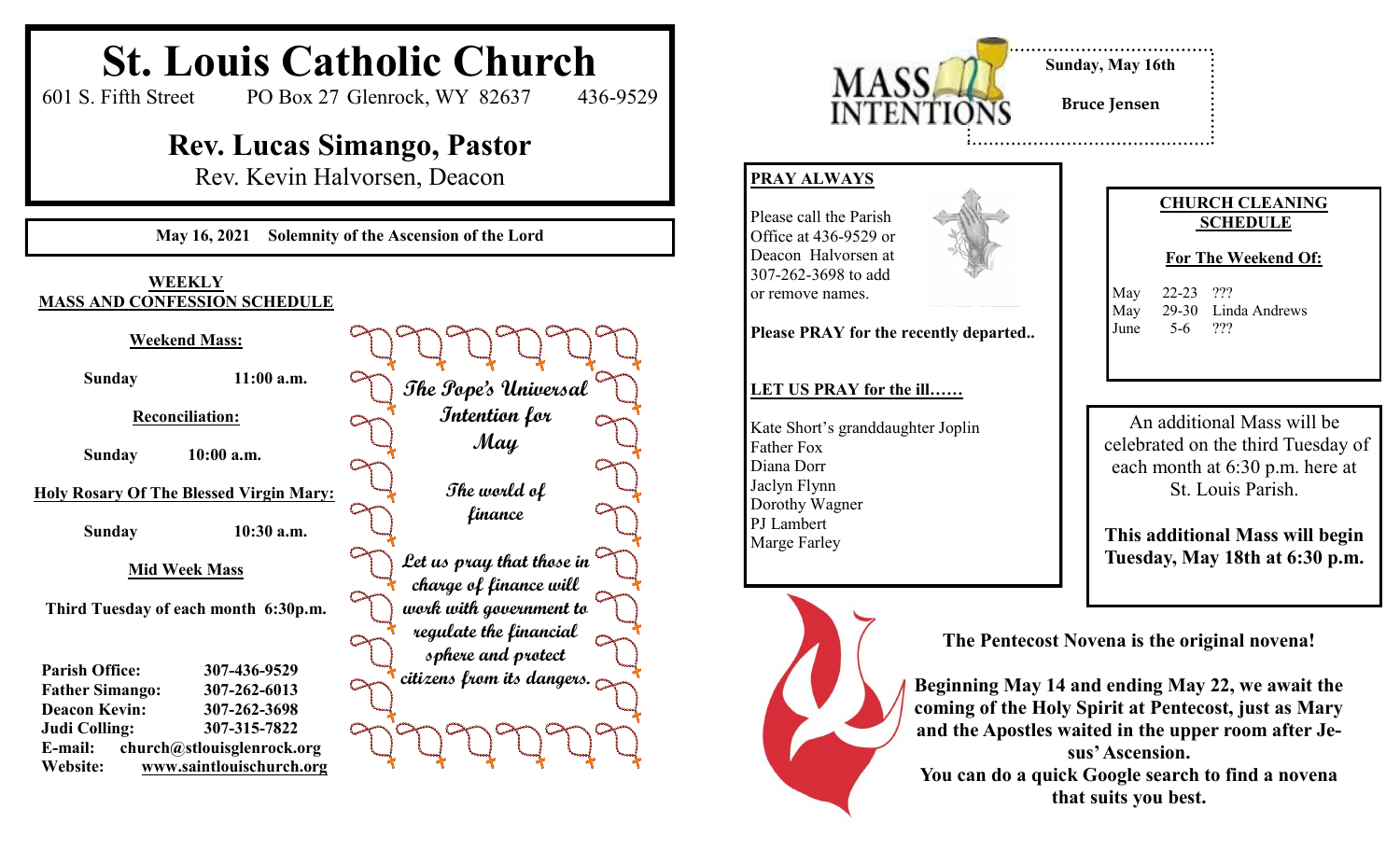| <b>Living and Giving in Christ</b><br><b>Unity through Diocesan Ministries</b>                                                                                             |    |
|----------------------------------------------------------------------------------------------------------------------------------------------------------------------------|----|
| This week, please prayerfully consider making a gift to<br>Living and Giving in Christ. Our parish goal is                                                                 | T. |
| \$22,946. You may return your pledge form to the parish<br>or mail it to:                                                                                                  |    |
| Diocese of Cheyenne Chancery Office                                                                                                                                        |    |
| PO Box 1468                                                                                                                                                                |    |
| Cheyenne, WY 82003-1468                                                                                                                                                    |    |
| Be sure to write the name of our parish on the appeal                                                                                                                      | S  |
| card. You may also donate online at:<br>http://dioceseofcheyenne.org/living-and-giving-in-christ                                                                           |    |
|                                                                                                                                                                            |    |
|                                                                                                                                                                            |    |
| <b>WHAT IS PENTECOST?</b>                                                                                                                                                  |    |
|                                                                                                                                                                            |    |
| 50th day after Easter<br>The "birthday" of the Church                                                                                                                      |    |
| $\bullet$<br>Acts of the Apostles chapter 2:                                                                                                                               | O  |
| <sup>t</sup> Story of the original Pentecost                                                                                                                               |    |
| <sup>t</sup> Jews from all over were gathered in                                                                                                                           |    |
| Jerusalem to celebrate the Jewish feast                                                                                                                                    |    |
| <sup>t</sup> On that Sunday, ten days after the Ascension of Our<br>Lord, the Apostles and the Blessed Virgin Mary were<br>gathered in the Upper Room, where they had seen |    |
| <b>Christ after his Resurrection:</b>                                                                                                                                      |    |
| <sup>†</sup> Christ had promised His Apostles that He would                                                                                                                | H  |
| send His Holy Spirit, and, on Pentecost, they were                                                                                                                         | U  |
| granted the gifts of the Spirit<br>The Apostles began to preach the Gospel in all of<br>t,                                                                                 |    |
| the languages that the Jews who were gathered there                                                                                                                        | R  |
| spoke, and about 3,000 people were converted and                                                                                                                           |    |
| baptized that day.                                                                                                                                                         | H  |